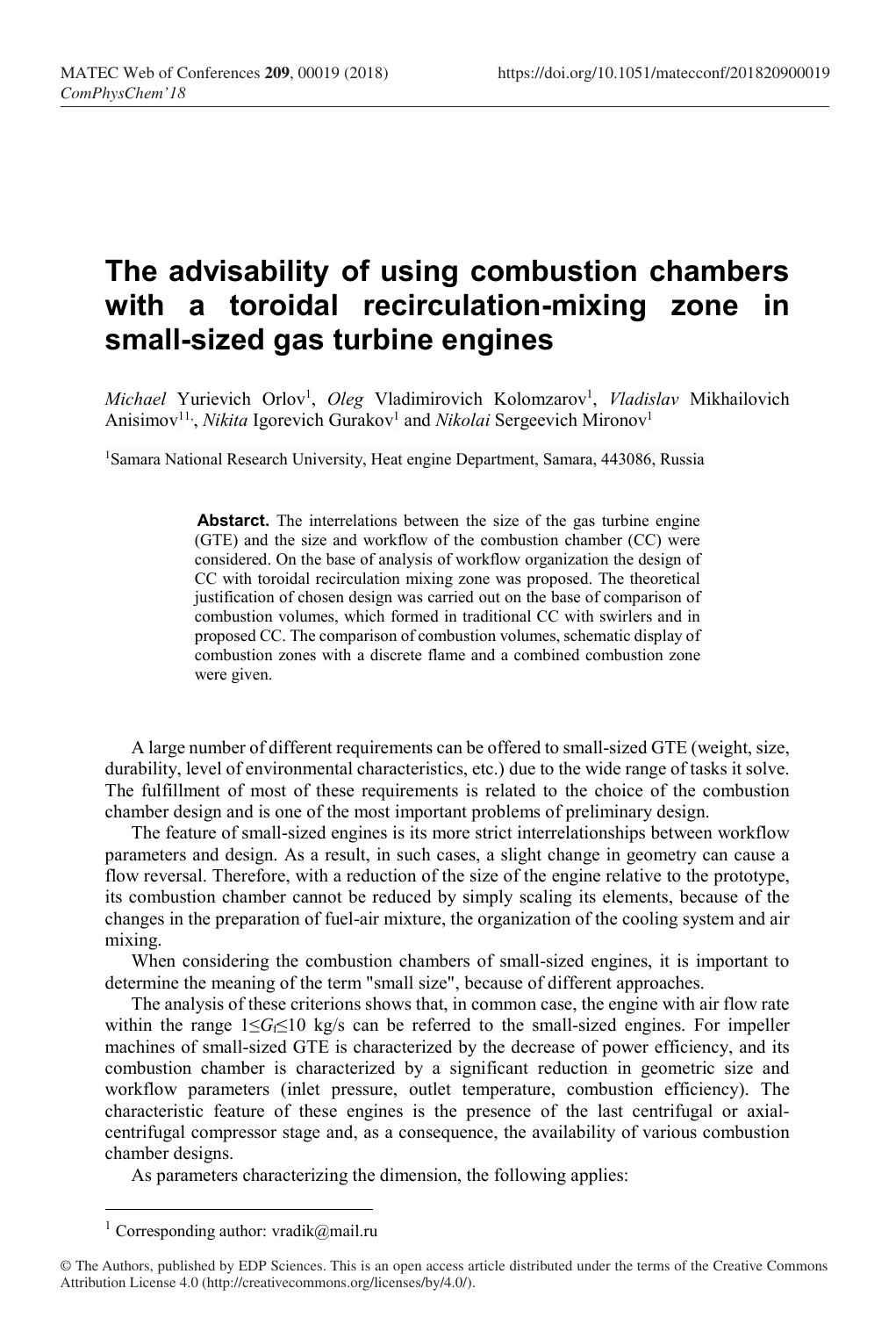air flow rate reduced by parameters beyond the compressor [1]:

$$
G_{\text{fred}} = G_{\text{f}} \frac{101325}{p_{\text{c}}^*} \sqrt{\frac{T_{\text{c}}^*}{288}}; \tag{1}
$$

air flow rate complex:

$$
G_{\rm cc} = \frac{G_{\rm f} \sqrt{T_{\rm c}^*}}{p_{\rm c}^*} \, ; \tag{2}
$$

- air mass flow rate;
- the air flow rate reduced to the parameters behind the compressor:

$$
G_{\text{f}\text{Ired c}} = \frac{G_{\text{f10}}}{\pi_{\text{c2}}^{*5/6}} \,. \tag{3}
$$

There is another approach to the determination of concept of small-size known from theory of GTE [3]. The specific weight was considered in [3] as a function of the characteristic size of the engine (D): https://doi.org/10.1051/matecconf/201820900019<br>
the compressor [1]:<br>  $\frac{1}{s^2}$ ; (1)<br>  $\frac{1}{s^3}$ ; (2)<br>
oehind the compressor:<br>
(3)<br>
of concept of small-size known from<br>
nsidered in [3] as a function of the<br>
(D), (4)<br>
ee

$$
\gamma_{\text{engine}} = \frac{M_{\text{engine}}}{N} \approx f\left(\frac{D^3}{D^2}\right) = f(D),\tag{4}
$$

where  $\gamma_{\text{engine}}$  – engine specific weight,  $M_{\text{engine}}$  – engine weight, N – engine power, D – linear engine size.

In paper [4] graphical representation of the dependence (4) is shown, where we can see that theoretical graph coincides with statistical data only in a certain range (fig. 1). This is due to the fact that as the size of the GTE decreases, not all nodes and systems manage to scale proportionally.



Fig 1. Dependence of specific weight ( $\gamma_{\text{envine}}$ ) on the relative diameter of the engine.

Hence, starting with some dimensions of the CC, when they are further reduced, the proportionality in the interrelation between the parameter of the cycle of the gas turbine engine  $(\pi_c)$  and the optimal conditions for the workflow in the CC  $(\tau_{ts})$  is violated.

As the main functional and technological reasons that limit the dimensions of combustion chambers small-sized GTE can act [4,5]:

- technological tolerances for the dimensions of all elements of the CC;
- the sizes of channels for fuel supply;
- dimensions of mixing elements burners (nozzles)
- gaps between moving elements;
- diameter of fuel droplets;
- the thickness of the gas curtain near the walls of the flame tube;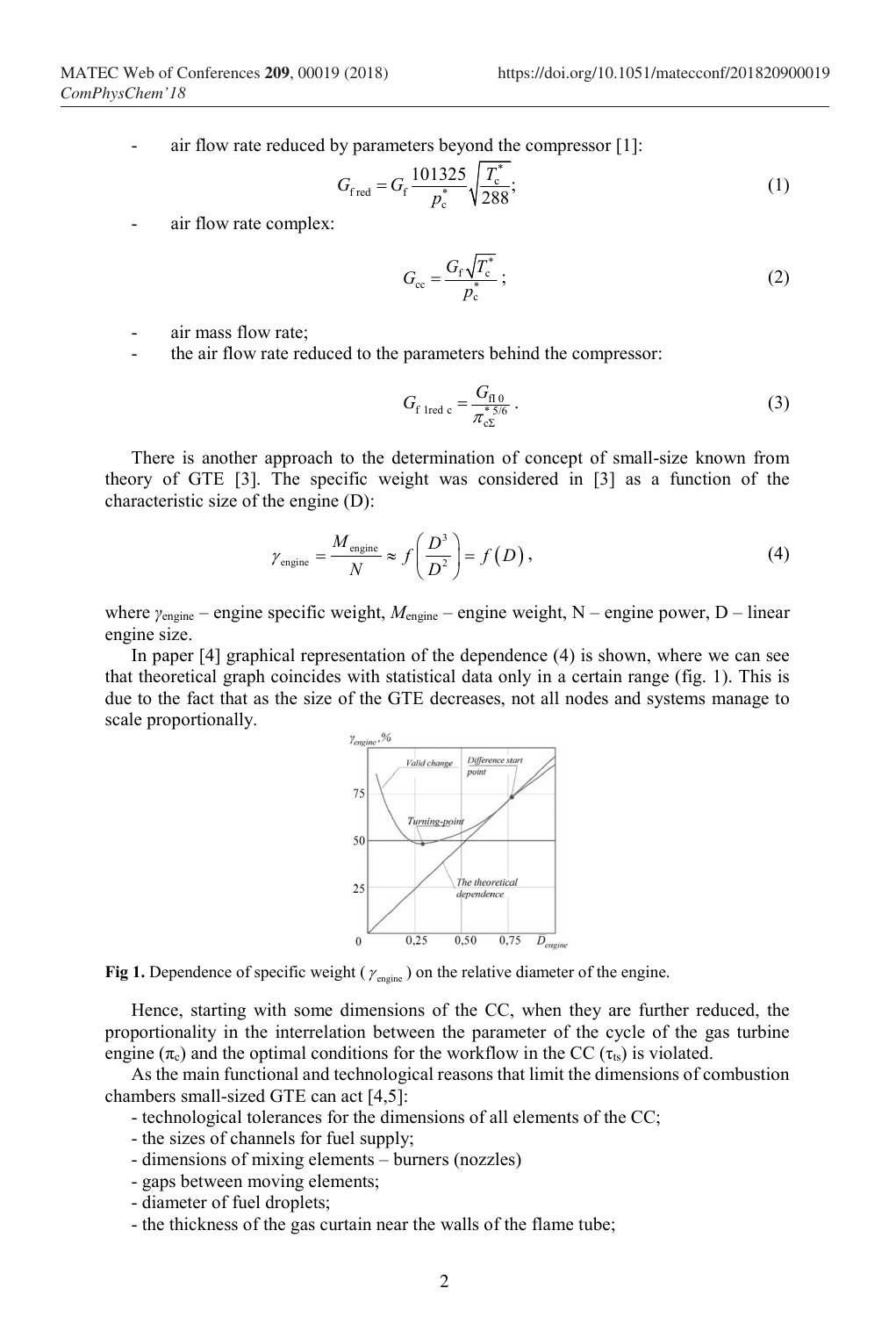- non-uniformity of distribution of parameters and substances along the cross-section of the flame tube.

On the other hand, a number of parameters do not change their size with decreasing dimensions of the CC:

$$
\tau_{\text{burn}} \geq \tau_{\text{cr}} + \tau_{\text{evap}} + \tau_{\text{mix}} \,, \tag{5}
$$

where  $\tau_{burn}$ ,  $\tau_{cr}$ ,  $\tau_{evap}$ ,  $\tau_{mix}$  – times of burning, chemical reaction, evaporation and mixing, respectively.

The geometric limitations imposed on the choice of the scheme and design of the CC are also dictated by the ratio of the diametrical dimensions of the last stage of the compressor, the first stage of the turbine and the axial dimension between them. These parameters determine the length of the combustion chamber, the angle of its tilt, the overall size of the body and other geometric characteristics. Since one of the basic requirements for the organization of the workflow of the CC is to create conditions for flame stabilization and ensure high completeness of combustion in the primary zone, it can be argued that the limitations on the dimensions imposed by the compressor and turbine on the geometry of the CC are ultimately restrictions on the organization of its workflow.

For the sustainable combustion in each design of CC requires a certain set of structural elements (nozzles, swirlers, etc.) with a certain mutual arrangement and a combination of sizes. At the same time, each of the constructive ways of organizing combustion has its own peculiarities and, accordingly, the possibilities of using it in each specific case for implementing the corresponding scheme of the workflow.

At present, various designs of the flame tube are used to distribute fuel through the primary air layers: with a swirler, a hemispherical front device of the louver type, and several others.

As an alternative to these methods of organizing combustion, a method of forming a toroidal recirculation zone can be used, with a rotating vortex capable of stabilizing the focus of the flame [4]. This method allows us to: use cheaper and easier to manufacture jet nozzles as the main ones, reduce the height of the flame tube and increase the compactness of the compressor.

The authors in [4] provides a theoretical computation of the justification for this method of organizing combustion. It reduces to determining the criterion for stable combustion in a CC by means of the ratio of the energy required for heating the mixture  $E_r$  and the energy available for this process  $E_a$ .

$$
E_{\rm e} = C_1 \cdot (D_{\rm burn})^3,\tag{6}
$$

$$
E_{\rm r} = C_2 \cdot (D_{\rm burn})^2. \tag{7}
$$

From this we obtain the relation

$$
\overline{E}_r = \frac{E_r}{E_e} = \frac{C_3}{D_{burn}}.
$$
\n(8)

From which it can be seen that minimization of the autonomous combustion source in the CC has a limit in the form  $\overline{E}_n = 1$ .

When comparing the volume of the reverse flow zone of an individual burner and combustion chamber with a toroidal recirculation zone, if we assume that an individual burner (vortex or other type) creates a cylindrical combustion zone with dimensions  $D_{\text{bf}}=C_4h_{\text{ft}}$  $(h_{ft}$  – height flame tube) and  $l_{bf}$ . Then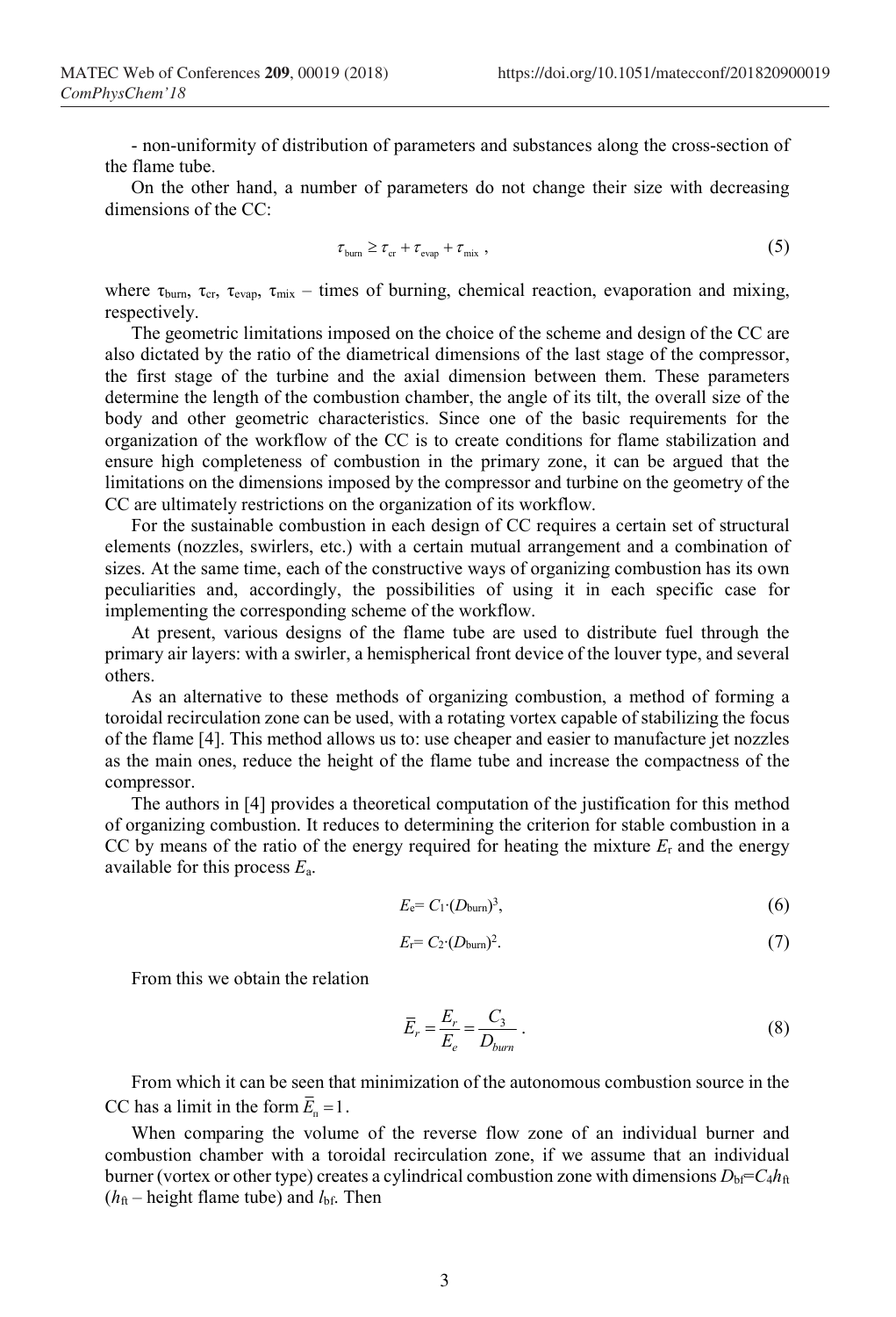$$
\left(V_{\text{bf}}\right)_{\text{cil}} = C_{\text{s}} \cdot l_{\text{bf}} \cdot \frac{\pi \cdot \left(h_{\text{ft}}\right)^2}{4} \tag{9}
$$

https://doi.org/10.1051/matecconf/201820900019<br>  $(V_{\text{bf}})_{\text{cil}} = C_5 \cdot l_{\text{bf}} \cdot \frac{\pi \cdot (h_{\text{ft}})^2}{4}$  (9)<br>
we will be able to determine the maximum value of<br>
h it is possible to reduce the dimensions of the CC<br>
This value is Then, if we know the coefficient  $C_5$ , we will be able to determine the maximum value of the height of the flame tube  $h_{\text{ft}}$ , to which it is possible to reduce the dimensions of the CC without risk of reaching the limit (7). This value is the boundary in size of the burner - $(D_{\text{burn}})_{\text{min}}$  and approximately equal to 15-20 mm [4,6]. https://doi.org/10.1051/matecconf/201820900019<br>  $(V_{\text{bf}})_{\text{ell}} = C_s \cdot l_{\text{bf}} \cdot \frac{\pi \cdot (h_n)^2}{4}$  (9)<br>
5, we will be able to determine the maximum value of<br>
cich it is possible to reduce the dimensions of the CC<br>
This value is

To go beyond this limitation, you can combine the discrete combustion zones with the volume  $(V_{bz})_{cyl}$ , located along the ring around the axis of the engine, into a single annular combustion zone (fig. 2). If we assume that the combustion zone of such a "burner" has the form of a torus, then its size can be written as:

$$
\left(V_{\text{bz}}\right)_{\text{thor}} = C_6 \cdot 2\pi R \cdot \frac{\pi \cdot \left(h_{\text{ft}}\right)^2}{4} \tag{10}
$$

where  $R$  – large radius of the torus, and  $h_{ft}$  is the height of the flame tube.

However, the limits of flame stabilization can be considered in other ways. Thermal theory:

$$
\frac{q_2}{q_1} = \frac{w^n d^n (T_{\text{mg}} - T_0)}{v^n w (T_f - T_0)} = const,
$$
\n(11)

where  $q_1$  – amount of heat transmitted by the fresh mixture from the combustion products of the circulation zone,  $q2$  – amount of heat required by the fresh mixture for ignition. Contact theory

$$
\frac{t_1}{t_2} \sim \frac{d \cdot U_{\text{H}}^2}{w \cdot a_{\text{m}}} = \text{Mi}.\tag{10}
$$

This theory is based on the ratio of the times of contact of the fresh mixture with the hot combustion products in the recirculation zone  $t_1$  and the time necessary for heating the mixture to the temperature required for ignition. Reactor theory is also existed [5].

On the basis of these theories, we can assume that stabilization mainly depends on the speed of air and fuel-air mixture, the thermal diffusivity, the ignition temperature and the temperature of the mixture, and also on the size of the recirculation mixing zone. If all other parameters are assumed to be constant, a zone with a larger size is obtained with greater stability, which makes it possible to provide either a reserve of available energy or to form an area in which there will be a longer contact time.

If we consider the flow in a scheme with a swirler and a toroidal one, then if the holes of the first row are identical, it is evident that in the second case preconditions exist for the organization of a more developed combustion zone (fig. 2).





Thus, the toroidal form of the combustion zone has the advantage from the point of ensuring stable combustion. However, its application raises a number of new tasks related to the dynamics of gas flow, the search for optimal ways of preparing fuel assemblies and with